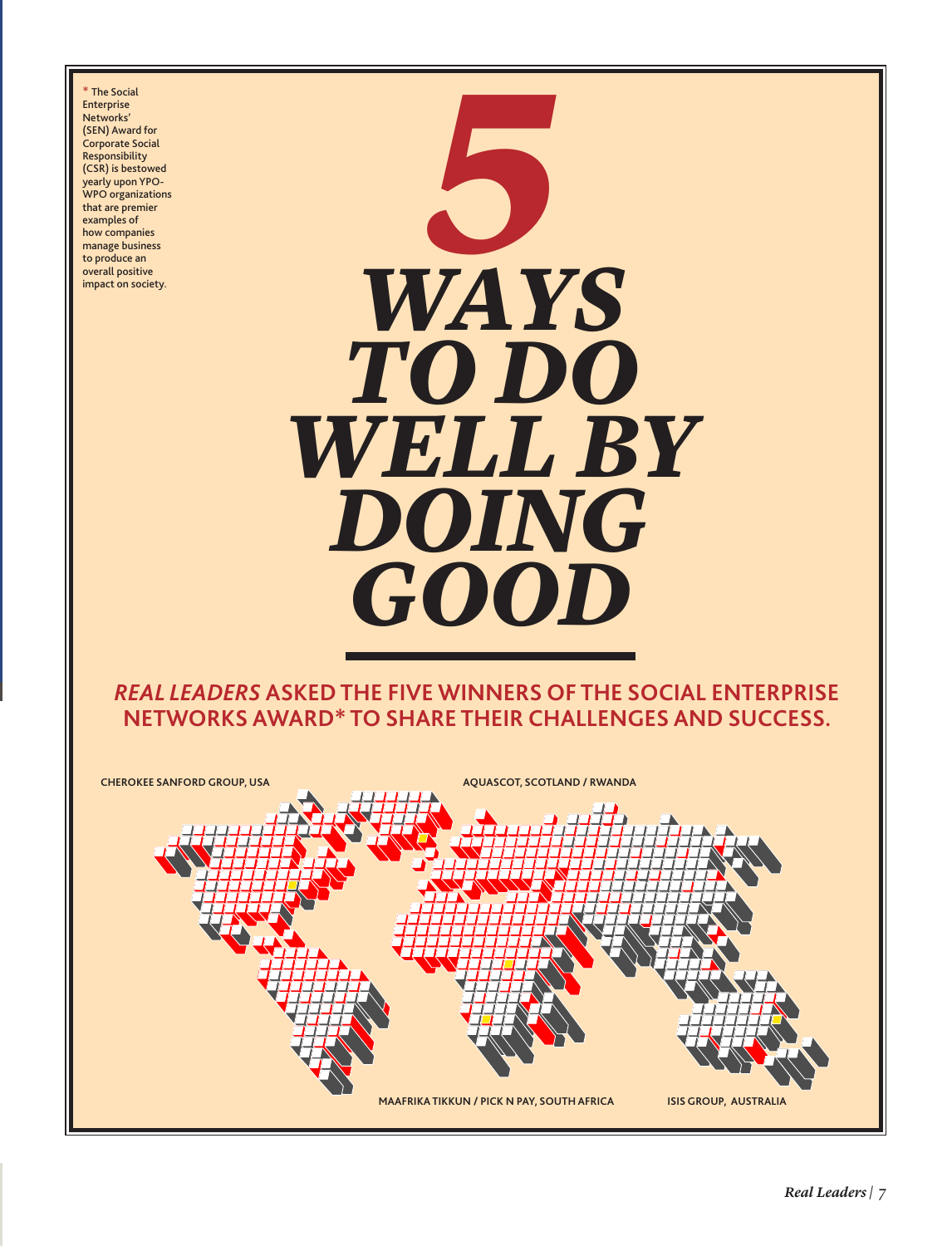

## Dennis Overton *Employee Impact Award*

**An encounter with a Rwandan** fleeing the genocide in his country began the unlikely business partnership of a Scottish seafood business with a Rwandan farming community. Dennis Overton's business, Aquascot, revolves around the farming of fish in the North Atlantic and salmon processing in the Highlands of Scotland. Nicholas Hitimana was studying a doctorate in agriculture at Edinburgh University and had knowledge of Rwandan oil plant production. The two befriended each other and compared thoughts on their respective agricultural worlds.

Overton at once saw some potential and realized that the farming of fish and the farming of plant oils were not that different . "Farming at sea or on land requires the same management and skills", says Overton. Ikirezi Natural Products was established as a community-interest company in Rwanda in 2005 and specializes in the growing of oil-bearing plants such as geranium, lemongrass and eucalyptus, all of which have good selling potential on the international market.

The aim of Ikirezi is to become a leading supplier of essential oils and to maximize profits to the small farmers involved in the growing , leading to a transformation of these largely cashless communities. The company mobilizes and trains farmers, mainly widows and orphans, and then buys the harvested material to produce and

market the oil. Through four farming associations and cooperatives over 500 farmers are involved.

"We're into year four now and almost at nett profitability," says Overton. "Not bad when you consider that we're doing this in an emerging economy which rates in the bottom 30% on the global economic scale."

His biggest concern is how everyone can work together to save the earths' biosphere and considers a reliance on world governments to do this job as shaky at best.

"A network such as YPO is a clue as to how we tackle this problem. My self-awareness through networking, active listening and a willingness by members to participate in a non-judgemental way have all contributed to helping me focus on important issues. YPO Forum has been particularly helpful in resolving challenges."

And there are plenty of challenges in engaging a developing economy, as Overton discovered.

"In Rwanda subsistence farming is the norm with low education levels making the communication of farming skills difficult. A key to resolving this was to work with Rwandan locals to implement the training. We needed to grow the business in an inclusive manner while still recognizing the needs of the farmers."

These needs included the need to eat, so the small farms of between one and two hectares are shared between food and oil crops. Despite these small plots and the diversification of crops, the farmers are earning up to three times more per hectare than if the land was used only for food crops.

"Long-term business sustainability and a deeper understanding of true profits are key to this business model," says Overton. "These farmers now have more choices. Kids go to school and people are signing up for the government health insurance programme for the first time. People are now earning more than the national average of \$270 a year and cash has been introduced into some communities for the first time. It's amazing to see this happening and how it is changing lives."

Overton's scheme has seen the Ikirezi farmers develop a clear competitive advantage over other farmers and become innovators, yet ironically, he has benefitted too. "I'm better at what I do in Scotland because of my work in Africa," he says.

*WPO Europe at Large / Dennis.Overton@aquascot. com / www.aquascot.com*

# audette exel

#### *Economic Justice & Community Impact Award*

**"During the toughest times,** I sometimes wondered if this was the worst idea I'd ever had", says Audette Exel, a structured finance and banking lawyer and founder of the ISIS Group, a set of businesses set up to fund and support The ISIS Foundation. Yet, as with all pioneering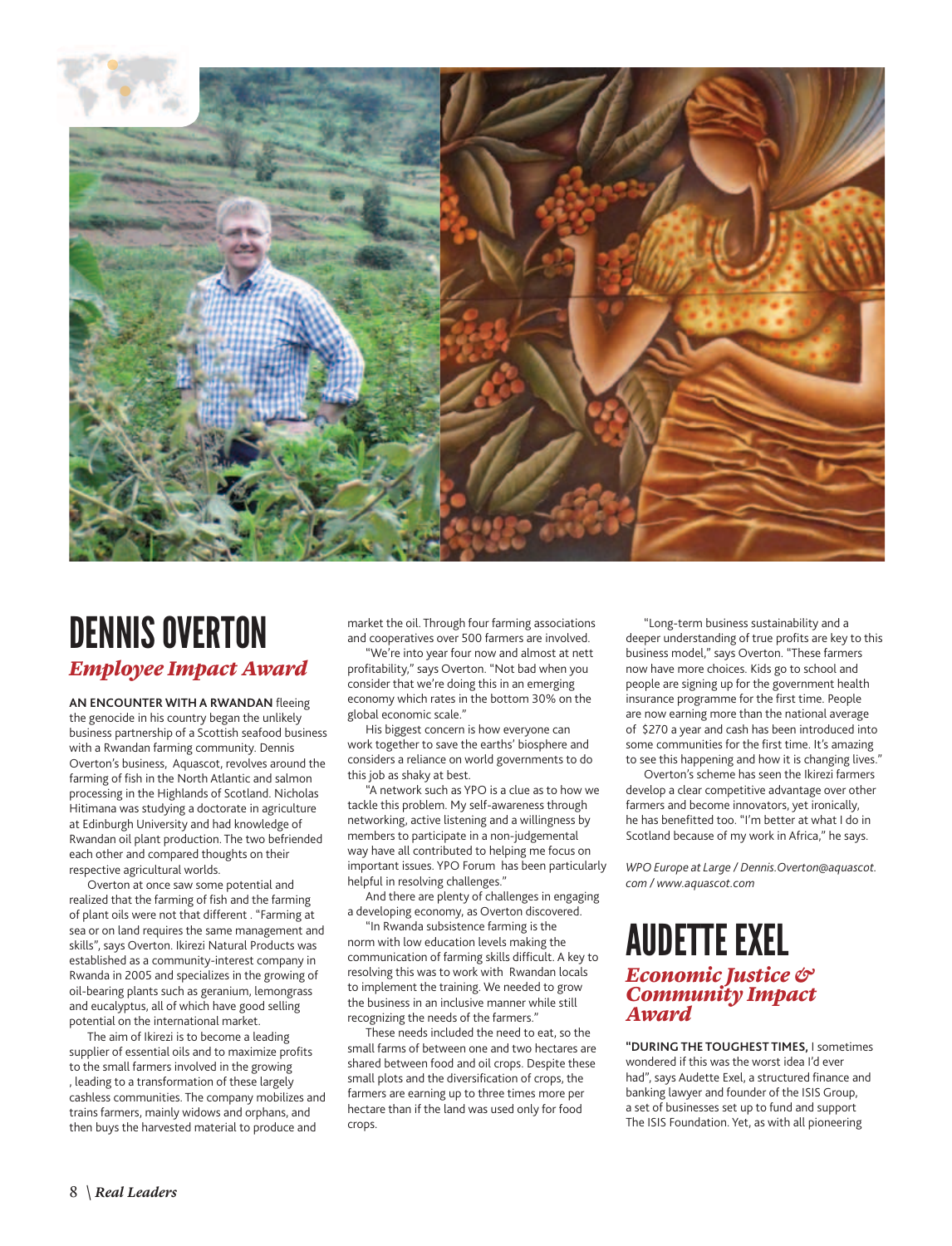

ventures without similar business models to follow, there is always a degree of uncertainty about the sustainability of a new idea. The ISIS businesses are now in their 13th year and have provided millions in recurrent funding to the ISIS Foundation, which provides service to around 11,000 people in extreme poverty Uganda and Nepal a year, and has provided direct and indirect support since inception to around 100,000 people in need.

The Bermuda and Australian-based venture was started by Exel and friends in 1997, who realized that business types and non-profit types needed to recognize that they were different–and that if they combined forces with each playing to their own strengths, they could together change the world.

An idea was formed over many years: what if a purely commercial business was set up for the sole purpose of funding a non-profit foundation? After initial suspicions from business colleagues that the business was purely being set up for tax reasons, as well as scepticism from non-profit organizations who didn't believe anyone would run a business purely for social outcomes and so viewed her business model as having a hidden agenda, Exel proved that by realizing unique strengths of each, much good could be achieved.

"One of the biggest challenges was to overcome the very negative attitudes that often exist between the two worlds of non-profit and commerce," says Exel. "Business people oftentimes view non-profit people as incapable of handling money properly as well as not accounting for their

spend in a way which makes sense to big business. Corporations, on the other hand, can be viewed by non-profit organizations as 'evil capitalists' who didn't understand development work in complex social environments, especially within the developing world."

Exel saw the potential for these two opposing disciplines to work together for good, and now has both business and non-profit teams working in the office on a daily basis, each with a separate agenda but a common cause.

The ISIS businesses are the financial 'engine' of the venture and has expanded to include a Bermuda law firm, a Bermuda fund administration business, and an Australian corporate finance and placement business. The group has funded over US\$3 million for The ISIS Foundation and put to work a further US\$7 million received from partner donors since inception.

The ISIS Foundation assists in breaking the cycle of poverty in disadvantaged communities in Nepal and Uganda, with a focus on providing health, education and opportunity for children and their families.

They seek to focus on projects that are remote, not currently popular, or less likely to be funded by large international donor organizations, therefore filling the gaps left behind by the changes and latest global trends in international development. Of the many achievements that ISIS has delivered on the ground, here is an example-a new maternity ward and a new and expanded neonatal intensive care unit (NICU) have been built, funded and supported in a rural

bush hospital in Uganda which has built capacity to provide effective care for newborn babies and mothers, reducing the infant mortality rate. ISIS also provides training and capacity building for local staff from expert volunteers. The staff also have access to a medical advisory service over email and are also linked to 10 hospitals in Seattle, US for equipment support and advice on best practice.

What would Exel have done differently if starting over? "In a dream world, it would have helped if we had raised some capital from like minded individuals, as we grew this business from a zero capital base.

It would also have been less stressful if we had partnered with other businesses to build out the vision. But in the early days, people largely thought the concept of a social business was a crazy one, so we just got on with it and thankfully are still around to tell the tale!"

When talking of key risks after 13 years, she is also aware of a need to dilute her overly-central role in the businesses, to ensure that others take the vision forward and develop the ISIS Group into a sustainable future.

"Real leadership is inspiring others to come with you on your vision", says Exel. "I believe that finding ways for people on extremes to work together for a common good is the way of the future for our planet. It takes courage to do things outside of models that society expects; but the journey is a fantastic one and well worth the ride"

*YPO Sydney Chapter / Audette@isis.bm*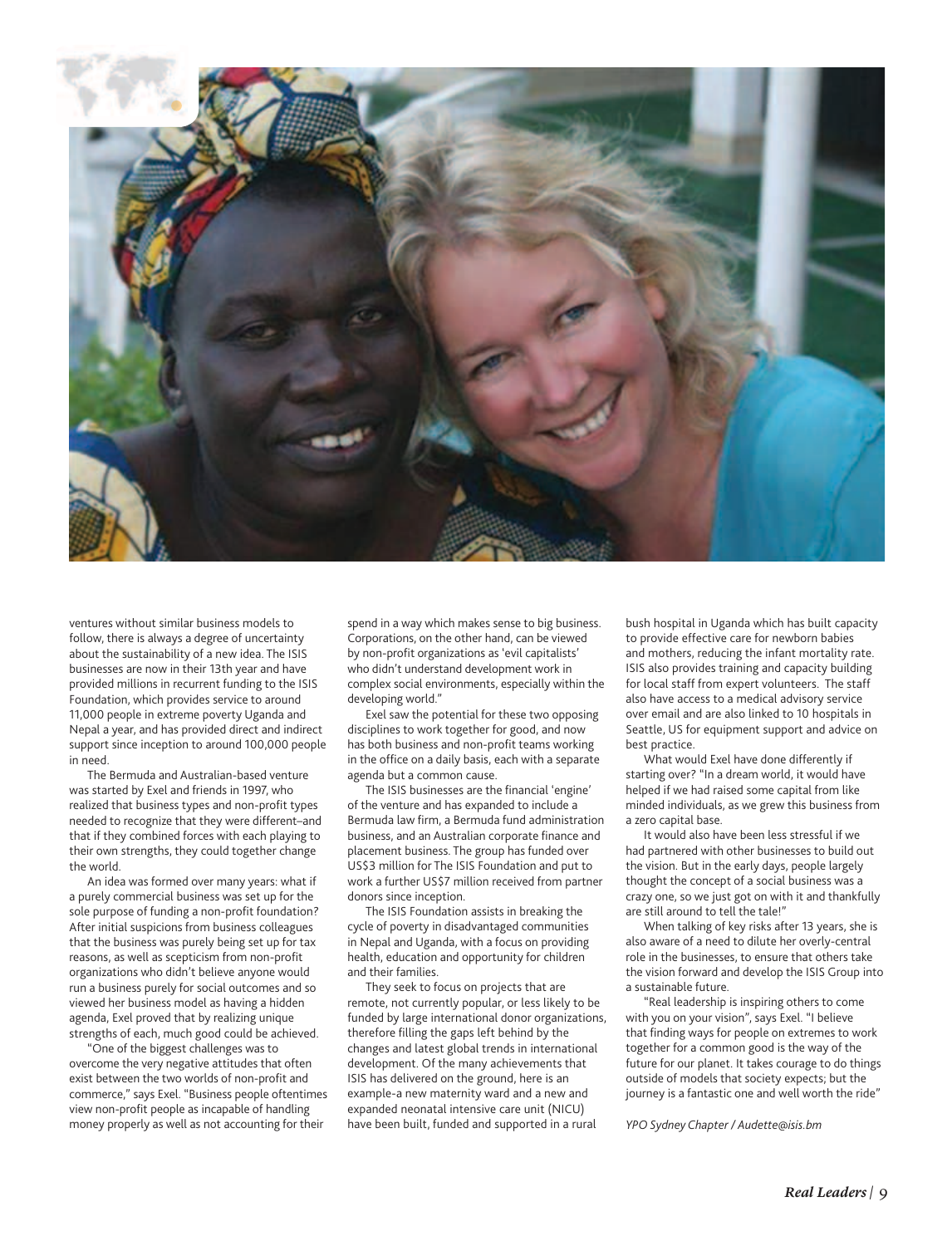

## gareth ackerman *Leadership Award*

**Next time you grab something** off the supermarket shelf, give a thought to how it will be replaced. Gareth Ackerman's vision stretches far beyond the sale of consumer goods at South Africa's largest supermarket chain, Pick n Pay. He has been to the source of the food chain – the farms and the communities that work them – and realized just how fragile this supply chain actually is. A second-generation chairman of the company, he has been acutely aware of this fact for the last 40 years and he's introduced sustainable measures at Pick n Pay which ironically make good financial sense too.

"We plough 7% of our nett, after tax, profits into Corporate Social Responsibility (CSR) projects," says Ackerman. "Our business is about consumption, but we realize we need to reinvest in the source of these products to make sure we create long-term food security." This is a topic he feel's quite passionately about, and he's not just talking about supplying his own supermarket chain.

The pressure to find scarce crop-bearing land world-wide has seen richer countries buy land in foreign countries to run 'virtual farms', keeping themselves supplied with a steady flow of fresh produce, without much benefit to local markets. The facts in Africa alone are quite frightening. Of the 600 million hectares of arable land available

in Africa, 100 million hectares are owned and managed by foreign countries.

No-one knows better than Ackerman that this, along with climate change, is the biggest threat facing our planet today – if good, arable soil is taken away, so too is the food.

"Food security. This will be a major global issue in the future," predicts Ackerman. "My model to counter this problem is simple, reinvest back into the communities which invest in you."

The percentage of profits Ackerman puts into CSR projects is viewed as advertising and marketing spend. Not too surprising then, as these items are usually associated with some kind of return on your spend. The returns for Pick n Pay have been in the form of loyal customers, collaborations with communities and food suppliers and a cost-saving model brought about by examining each step of the supply chain carefully. While researching more planet-friendly packaging, for example, they discovered cheaper options which saved the company money. "One of the fundamental things I have discovered about sustainability is that it saves you money, or put another way, makes you money" explains Ackerman.

The UN Millenium Goals have had a major influence on how he see's his contribution to the world. Formulated at the United Nations Millenium Summit in 2000 and adopted in 2001 by world leaders, these eight goals are designed to address the most pressing issues faced by the planet today and have a sell-by date of 2015. Of these, at least three apply directly to the work of Ackerman: the eradication of extreme poverty and hunger, ensuring environmental sustainability and creating global partnerships for development. While some countries have achieved many of the goals and some are on track to achieve none, Ackerman has adopted this charter on a personal and business level.

"If there's one blueprint we can all look to for guidance on how well we are doing as sustainable and responsible business's, it's the UN Millennium Goals. Why reinvent a great social plan for humanity when one already exists!"

Adopting measures to save the planet is no small task, yet it seems as if everyone who is committed to making a difference, however small, should adopt an attitude of self-awareness in their approach. As Ackerman concludes, "All people trying to make a difference in the world should ask themselves: what will I be famous for?" as he challenges other YPO/WPO members to make a difference.

*YPO Cape Town Chapter / Gareth@Ackerman.co.za*

#### thomas darden *Environmentally Sustainable Business Practice Award*

**"Having a philosophy** about how you run you business is very important," says Thomas Darden founder of , Cherokee Sanford Group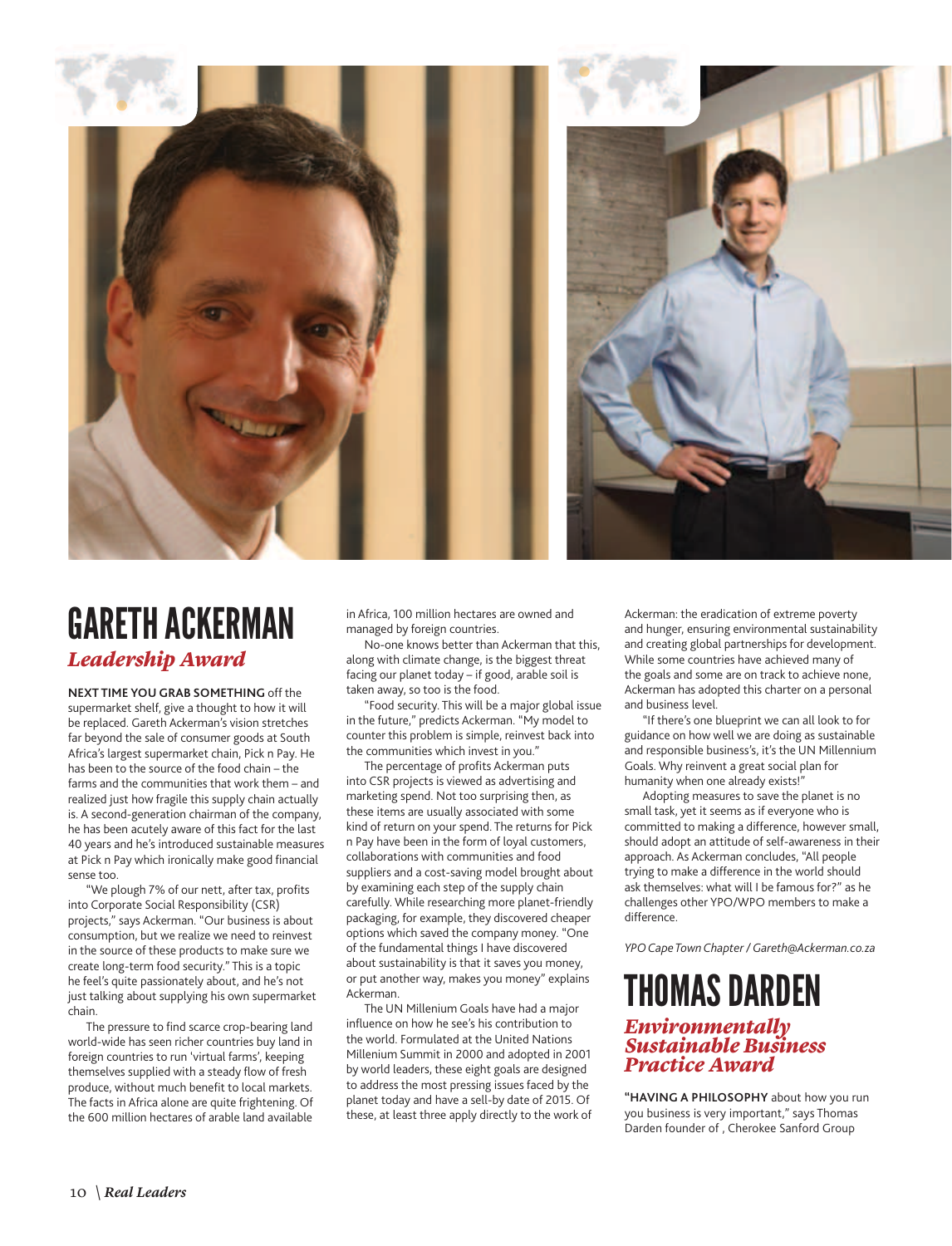

(CSG), a leading private equity firm which invests capital and expertise in brownfield redevelopment. The company's track record is built on nearly 15 years of successfully cleaning up and revitalizing real estate with consistent and sustainable returns being generated. Most importantly Darden's work has shown that profitability and responsibility are not mutually exclusive; they go hand in hand.

As a schoolboy in the 1970s Darden was surrounded by potential environmental disasters, from the threat of nuclear weapons in the ongoing Cold War to books such as The Limits to Growth, which sketches a future planet running out of resources from overpopulation. The destructive images of the Vietnam war also triggered a reaction of despair in Darden about the future of the planet. His passion for rehabilitating land started when he bought four brick manufacturing plants and found 150 underground sewerage tanks on them as well as petroleum contaminated soil. When regulators suggested he take the soil to a landfill for disposal, Darden instead proposed mixing it with clean clay in the brick-making process, during which the combustion in the kilns burnt up the fuel in the soil. From this small beginning he has built his company into the largest soil remediator in the mid-Atlantic region, cleaning up to 15 million tons of contaminated material. He has found up to 40 different chemical solutions, destined for disposal, which can be recycled. Darden starting buying industrial sites with a view to rehabilitating them and has now invested in

over 550 properties worldwide, with \$2 billion under management.

Following a cleanup, CSG implements thoughtful and sustainable solutions that create long-term value. In doing this, their investors, partners and the communities they serve have seen the first-hand benefits of the company's financial and environmental expertise, with a focus on sustainability. A highlight is that many of the impaired properties under their care become vibrant, healthy communities that feature sustainable, mixed-use developments with transportation choices and other public amenities. "We sometimes do urban planning to change the zoning of the land from industrial to retail, or towards a more suitable use," says Darden.

"We are also excited by our call for people to donate sites for rehabilitation to an independent non-profit entity CIP helped establish for rehabilitation. In this way we can hand sustainable land back to communities to thrive on.

Cherokee Gives Back is the company's philanthropic arm and supports a wide range of initiatives, including real estate development, an exchange and volunteer program for Ethiopian students, a project to rebuild part of New Orleans after Hurricane Katrina and a venture with North Carolina universities which develops commercial processes to convert biomass to electric power and other valuable byproducts.

"The greatest threat facing our planet today is what we don't know about chemicals," warns Darden. "Rising consumer demand has spurned

lab-generated chemicals for millions of products, of which most are unregulated. Our seas are awash with these materials, which have found their way back to the ocean and we cannot even begin to guess the consequences. If there are 250 chemicals regulated by consumer and public health authorities, there are a further 250,000 which have not been assessed appropriately."

He is concerned that all of us see pollution around us all the time, yet carry on in our daily lives as if it will magically resolve itself.

"A philosophy for your company is the best way of ensuring that you can implement change. The philanthropy angle is good, but just dishing out money without a plan is not."

*YPO Rebel Chapter / tdarden@cherokeefund.com / www.cherokeefund.com*

### marc lubner *Philanthropic / Non-Profit Organization*

Marc Lubner's charity businesses are run on the same principles he learnt at business school, yet his investments into communities has bought him the most valuable 'asset' a man can own – a reputation - in return. "You own the reputation", says Lubner. "The community owns the assets, for they are the ones who realize the real value through using these assets. In turn, this hopefully